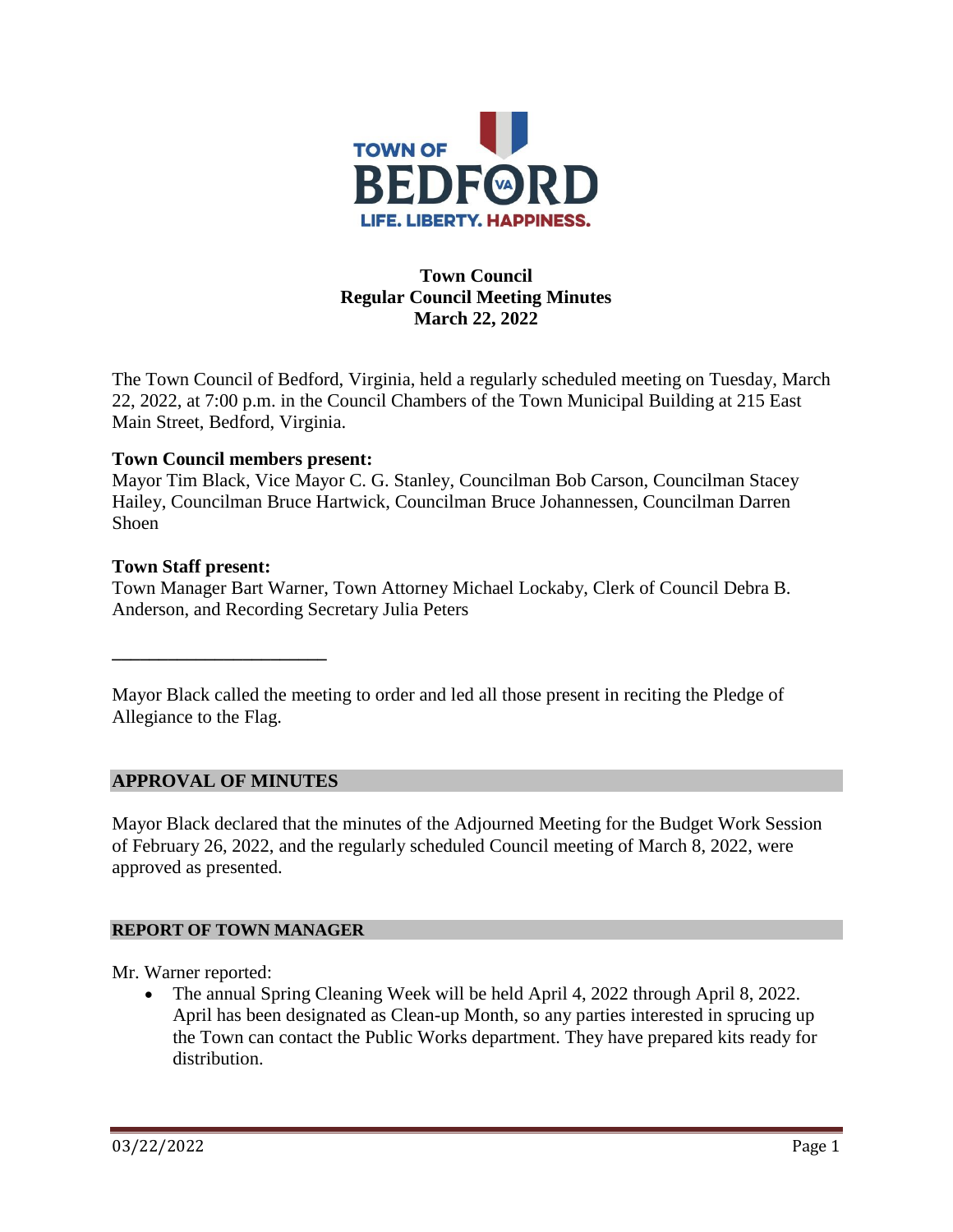- On Monday, May 28, 2022, traffic in the 100 block of North Bridge Street will be impacted beginning at 9:00 a.m. to all for the installation of new HVAC equipment on top of the building at 102 North Bridge Street. The work is expected to take two hours.
- Congratulations to the new Finance Director, Anne Cantrell, and her family on the birth of her daughter, Clara, born Tuesday, March 15, 2022.
- Condolences to Mayor Black and his family on the passing of his mother, Carol Black. She was an extraordinary lady and a good friend to all, and she will be missed.

Mayor Black called members of the Bedford Woman's Club forward and presented them with a copy of the following Proclamation. He read the Proclamation aloud for all attendees to hear.

**WHEREAS,** the GFWC Bedford Woman's Club was founded on March 2, 1972, by 23 local women signing a Charter to establish a volunteer organization to serve the residents of the Bedford, Virginia, area. The club evolved from the GFWC Bedford Junior Woman's Club which itself began in 1951 - living a volunteer spirit, transforming lives each day, not simply with monetary donations, but with hands-on tangible projects that provide immediate impact. They also support many non-profit organizations in the areas of the Arts, Conservation, Education, Domestic Violence, Historic Preservation, Animal Welfare, Food Security, Health and Wellness; and

**WHEREAS,** the GFWC Bedford Woman's Club recognizes the need for the Arts in any community and the Club has supported the Little Town Players by monetary donations and volunteer work; and

**WHEREAS,** the GFWC Bedford Woman's Club has adopted two overlooks along the Blue Ridge Parkway and maintains them on a continuous basis. Additionally, members recycle within their communities, are stewards of the land, plant wildlife habitats and cultivate native plants; and

**WHEREAS,** the GFWC Bedford Woman's Club members past and present are the authors of the "Critters in the Kitchen" series of cookbooks. The proceeds have been donated to the Children's Room at the Bedford Public Library as well as other educational purposes; and

**WHEREAS,** the GFWC Bedford Woman's Club recognizes National Child Abuse Awareness Month and did initiate and continues to support the Pinwheels for Awareness Campaign throughout the Town and County; and

**WHEREAS,** the GFWC Bedford Woman's Club recognizes that domestic violence can occur in any community. It has helped subsidized the Bedford Domestic Violence program both financially and through many hours of volunteering; and

**WHEREAS,** the GFWC Bedford Woman's Club recognizes the international importance of the National D-Day Memorial. It has supported the Memorial both financially and by volunteer service for many years; and

**NOW, THEREFORE, BE IT PROCLAIMED,** that the GFWC Bedford Woman's Club began holding their annual Craft Show in the early 1970's. Being the largest fundraiser of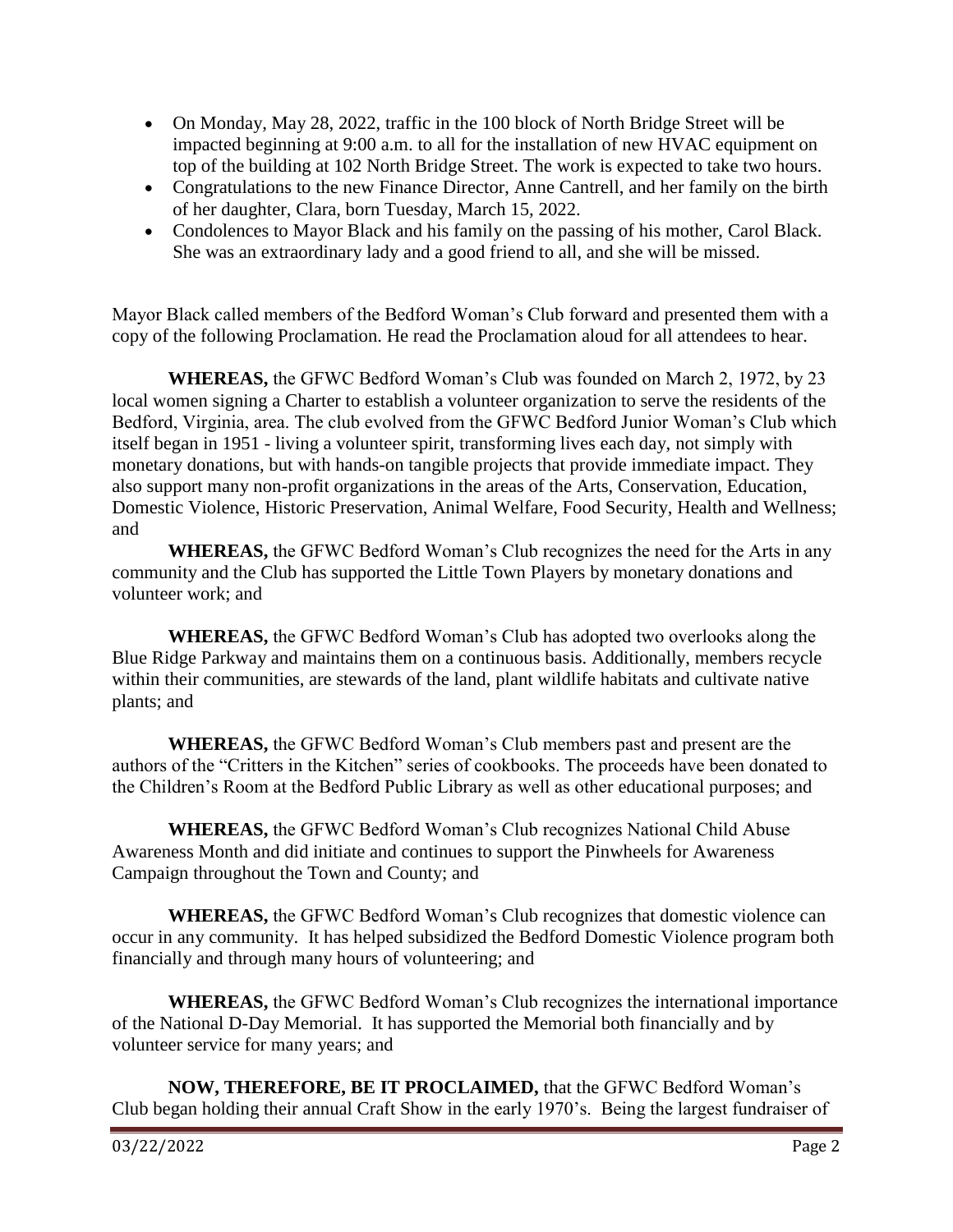the year, proceeds are shared with many organizations that also live the volunteer spirit as we do on a Local, National, and International level; and

## **LIVING THE VOLUNTEER SPIRIT DAY**

**BE IT FURTHER PROCLAIMED** that I, Tim Black, by virtue of the authority vested in me as Mayor of the Town of Bedford, do hereby proclaim March 2nd each year as **LIVING THE VOLUNTEER SPIRIT DAY** and call upon all citizens of the community to observe, reflect and commemorate the unselfishness of its citizens at that time.

**IN WITNESS WHEREOF,** I have hereunto set my hand and caused the seal of the Town of Bedford to be affixed this 22<sup>nd.</sup> day of March 2022.

Tim Black, Mayor

# **APPEARANCES BEFORE COUNCIL**

None.

## **COUNCIL COMMENTS**

Councilman Hartwick gave condolences to Mayor Black on losing his mother, Carol. She was an inspiration to all and well respected. He asked for a moment of silence in honor of Mrs. Black.

Councilman Johannessen added that Carol was a wonderful lady and will be missed by everyone.

He had attended a Central Virginia Planning District Commission meeting on March 17, 2022. A new Executive Director has been appointed effective June 1, 2022, to replace Gary Christie who is retiring. His name is Alex Brevenon and he is coming from Petersburg, VA, where he was Executive Director there.

Councilman Stanley extended condolences to Mayor Black and his family. Carol was a great community leader and he had known her for decades. Her legacy will live on.

Councilman Hailey also extended condolences and said Mrs. Black will be missed by the community. She was a great lady.

Councilman Shoen echoed the same and he knew Mrs. Black pretty well.

He is a member of the Bedford Planning Commission and wondered if the Council needed him to give an update of their meetings. Mayor Black said all Council members received the Planning Commission meeting minutes which keeps them abreast of the activities. Mr. Shoen said there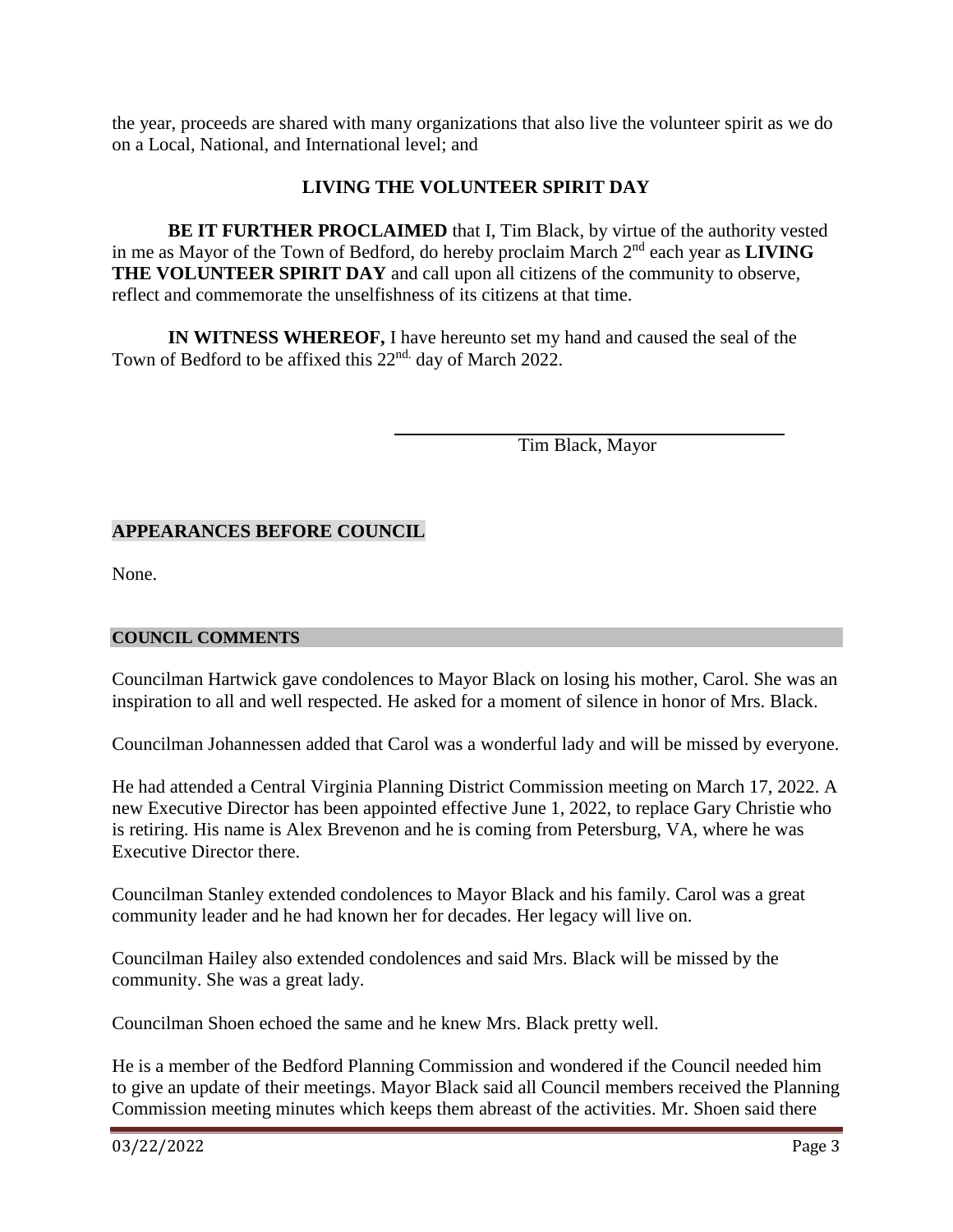was a 3-3 tie on a vote recently regarding a spot zone where Harris Printing is located. Harris Printing has been in business for 50 years but it is not zoned Commercial, but R1E. The buyer wants to make a duplex which is not allowed. Although there are other duplexes there, to get it done, that one little lot of ¼ acre would have to be rezoned. Or a text change is needed to the actual zoning regulations to allow duplexes in that R1E. There will be changes made in the next 18 months which will allow the duplexes anyway. He abstained from the vote because he was not aware until that night that one of the real estate agents was Ronnie Gross, who had been an agent of Mr. Shoen's on the sale of some property and he was not sure if it was a conflict. He had learned from Mr. Lockaby that it was ok for him to vote so he was not sure if the tie vote would come before the Council. Mr. Lockaby said the Planning Commission has 60 days to make a recommendation or the item will move forward to the Council with a very soft recommendation of approval. Although it was not formally tabled but because it had a tie vote, the Planning Commission could bring it back and readdress it. Mr. Shoen said some things have been done but he was not sure if they had been grandfathered in. With such a mishmash of zoning issues, it is why the zoning regulations are being revised.

Air BNB's are also an ongoing concern in the Town and also need to be addressed. They are not supposed to be in R1 zones and the issue must be faced in the future.

Councilman Carson said both Mr. and Mrs. Black will be missed. They left a legacy, not just a family legacy, but a community one as well.

Mayor Black thanked all the Council members for their kind words. His parents loved serving the community and so did he.

### **REPORT OF COUNCIL COMMITTEES**

None.

## **REVISIONS TO AGENDA**

None.

### **PUBLIC HEARINGS**

None.

### **CONSENT AGENDA**

## **Reappointment of Members – Local Board of Building Code Appeals (LBBCA)**

Two member's terms on the LBBCA expire on April 30, 2022. Both current members have agreed to continue to serve on the LBBCA for an additional two-year term.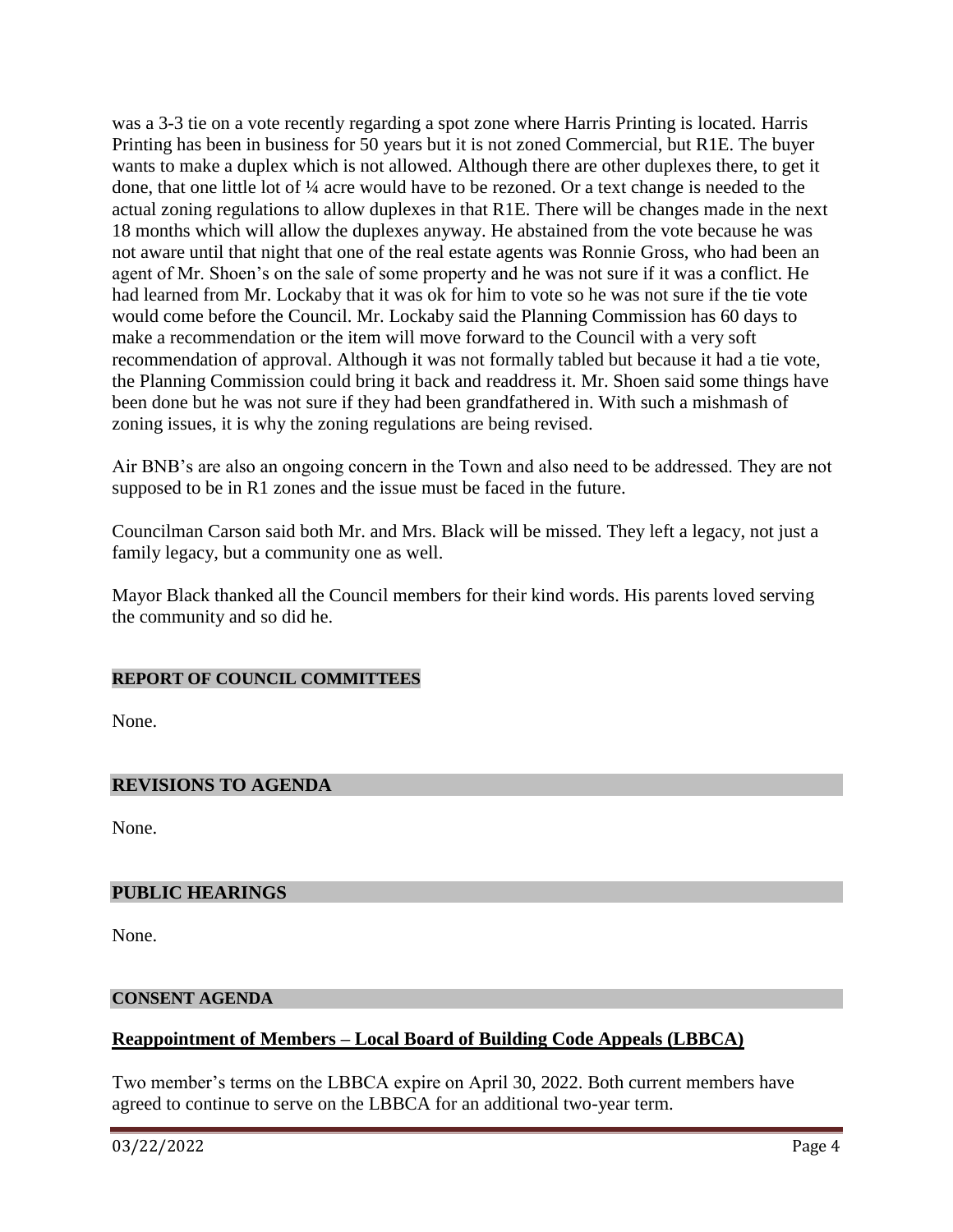## **ACTION REQUESTED:**

Council is requested to reappoint LBBCA members as follows:

James Rose – two-year term to expire on April 30, 2024 Jody Mayhew – two-year term to expire on April 30, 2024

Mr. Hailey moved, seconded by Mr. Stanley to reappoint the two above-listed LBBCA members.

Mayor Black said that Jody Mayhew was a Class A contractor in Town and James Rose was in building maintenance at the Bedford Hospital.

Voted upon and carried by the following roll call vote.

| Councilman Carson      | aye |
|------------------------|-----|
| Councilman Hailey      | aye |
| Councilman Hartwick    | aye |
| Councilman Johannessen | aye |
| Councilman Shoen       | aye |
| Councilman Stanley     | aye |
| <b>Mayor Black</b>     | aye |

The motion carried with seven members voting aye.

## **OLD BUSINESS**

None.

#### **NEW BUSINESS**

None.

### **ADJOURNMENT**

7:23 p.m.